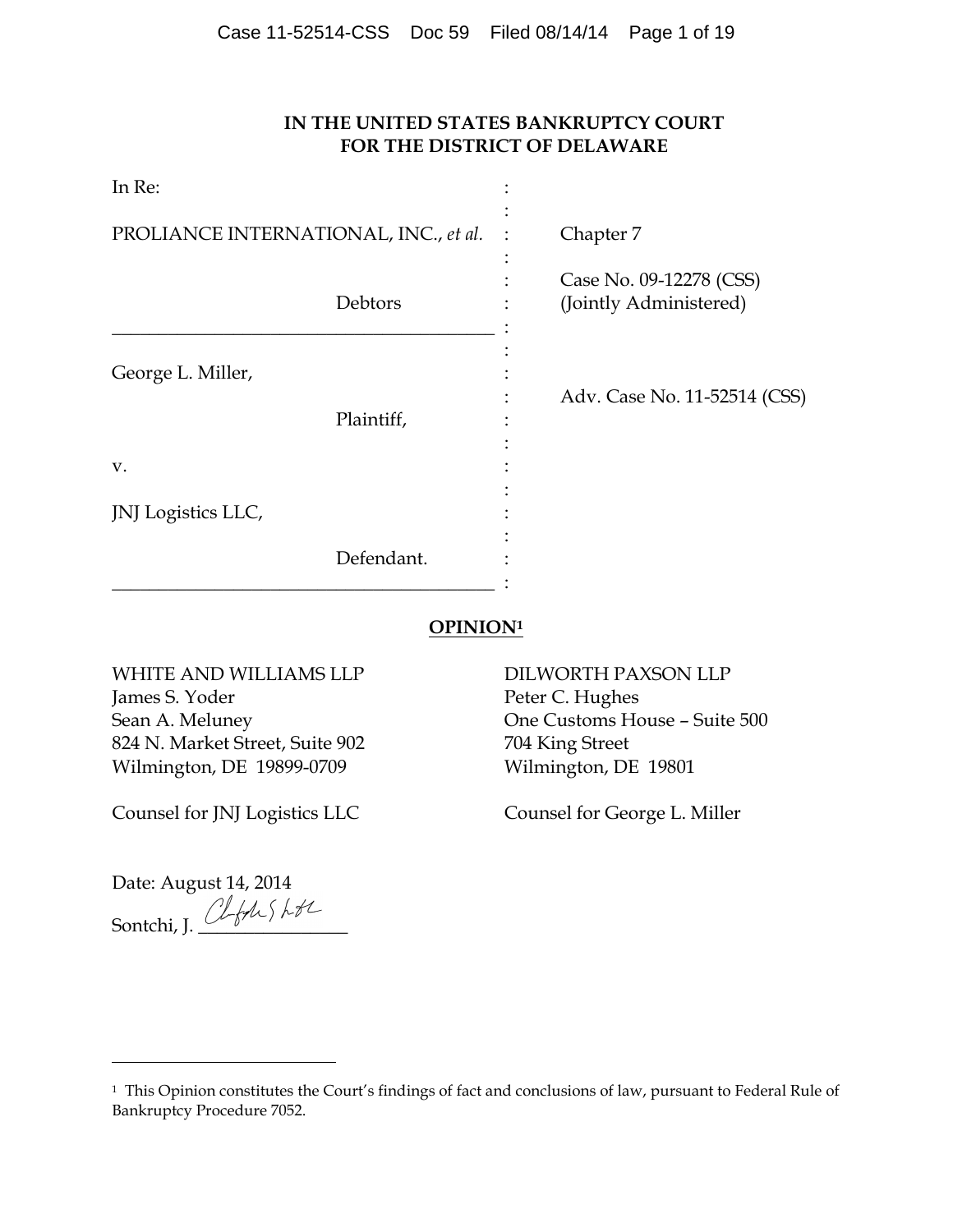#### **INTRODUCTION**

The Trustee seeks to recover preferential transfers from Defendant. In response, Defendant seeks summary judgment asserting that its preference exposure should be reduced by subsequent new value it provided to the Debtors; to which the Trustee filed his own motion for partial summary judgment contesting, in part, Defendant's new value defense.

The question before the Court is whether an (alleged) preferential transfer may be reduced by subsequent new value regardless of whether it was "paid" or "unpaid" prior to the Petition Date, <sup>2</sup> or whether the defense is only to the extent that the subsequent new value remained "unpaid." As set forth below, the Court adopts the subsequent advance approach and finds that Defendant's preference exposure is reduced upon the application of paid and unpaid subsequent new value. Thus, the Court will grant Defendant's motion for partial summary judgment and will deny Trustee's cross-motion.

### **STATEMENT OF FACTS**

### **A. Background and Procedural History**

 $\overline{a}$ 

On July 2, 2009 (the "Petition Date"), each of the debtors (the "Debtors") filed voluntary petitions for relief under Chapter 11 of the Bankruptcy Code. Approximately one year later, on July 14, 2010, the Court entered an Order converting these cases to Chapter 7, effective as of July 22, 2010. Upon conversion, the United States Trustee appointed George L. Miller as Chapter 7 Trustee (the "Trustee") in these cases.

<sup>2</sup> Capitalized terms not defined herein shall have the meaning ascribed to them *infra*.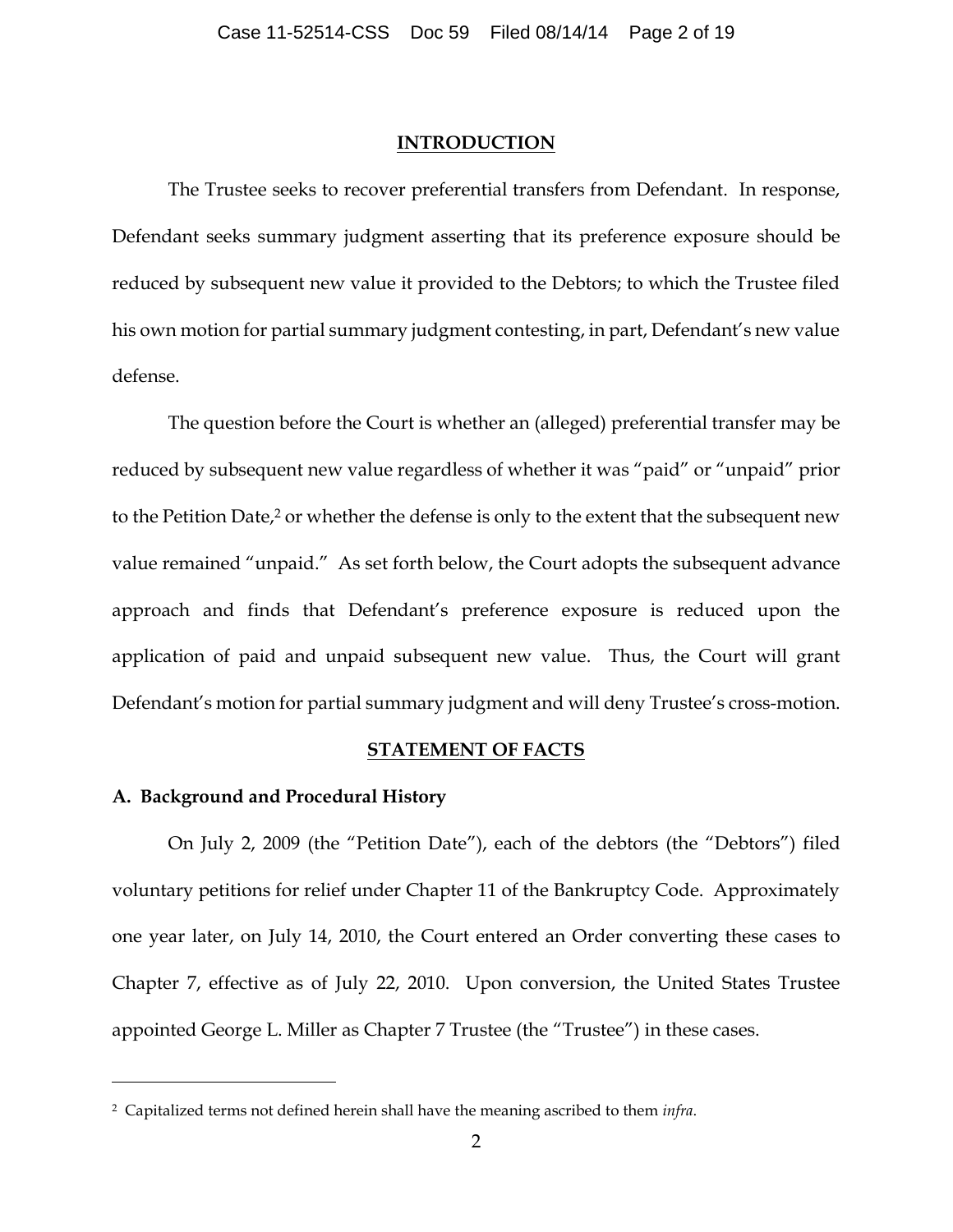#### Case 11-52514-CSS Doc 59 Filed 08/14/14 Page 3 of 19

Prior to the Petition Date, JNJ Logistics LLC (the "Defendant") provided freight transport services for the Debtors. More specifically, Defendant transported auto parts for the Debtor.

In July 2011, Trustee filed a complaint (the "Adversary Action") against Defendant, which Defendant answered.

In the Adversary Action, Trustee seeks return of \$548,035.66 in (alleged) preferential transfers. The parties agree that Defendant is entitled to a subsequent new value defense in the amount of \$49,366.28, resulting from invoices "open" (i.e. unpaid) as of the Petition Date (referred to herein as "Unpaid SNV"). The parties disagree regarding the validity of Defendant's asserted subsequent new value defense for invoices that were paid prior to the Petition Date in the amount of \$222,045.11 ("Paid SNV" also referred to herein as the "subsequent advance approach").

Thereafter, Defendant filed its Motion for Partial Summary Judgment (the "Motion") regarding the validity of Defendant's Paid SNV defense to the preference action. <sup>3</sup> The Trustee responded with his own Cross-Motion for Partial Summary Judgment (the "Cross-Motion") on the same issue.

### **B. Relevant Facts**

 $\overline{a}$ 

The parties agree on the following: (i) in the 90-days prior to the Petition Date, the Debtors made 12 transfers totaling \$548,035.66 (the "Transfers") to Defendant; (ii) the

 $^3$  The parties agree that, after the issues discussed herein, the Trustee will have an alleged preference claim against Defendant in the amount of \$276,624.27, which may be subject to other defenses by Defendant. This Opinion relates solely to the subsequent new value defense raised by Defendant and contested by the Trustee.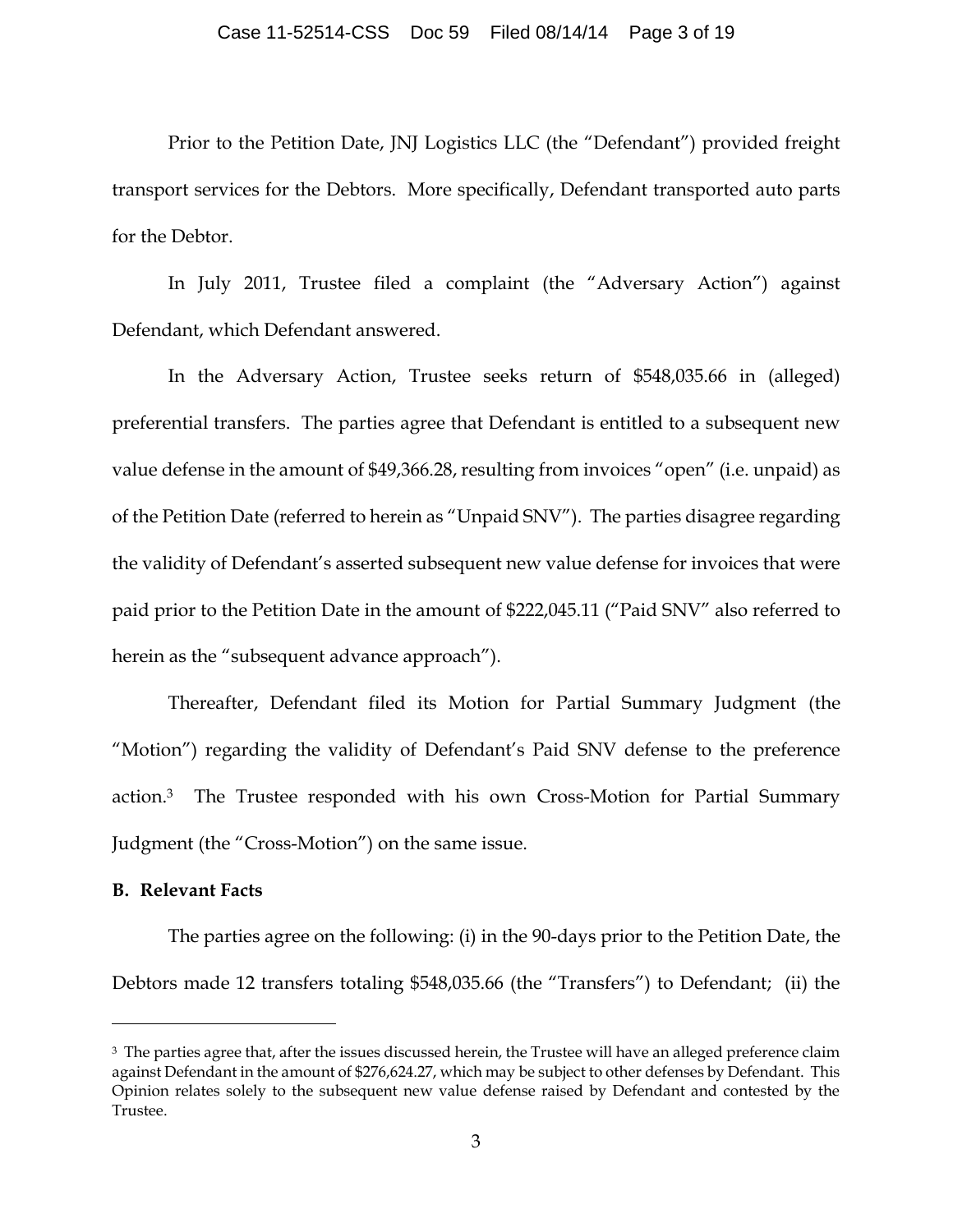Transfers were property of one or more of the Debtors; and (iii) the Transfers were made by check or wire transfer. In addition, the parties agree that Defendant has a subsequent new value defense to the preference claims in the amount of \$49,366.28, which reflects open (i.e. unpaid) invoices as of the Petition Date.

The parties contest Defendant's Paid SNV defense to the preferential Transfers in the amount of \$222,045.11. The motions before the Court concern this portion of Defendant's alleged defense based on Paid SNV. This is the Court's opinion thereon.

### **JURISDICTION**

This Court has jurisdiction over this matter pursuant to 28 U.S.C. §§ 157 and 1334. Venue is proper in this District pursuant to 28 U.S.C. §§ 1408 and 1409. This is a core proceeding pursuant to 28 U.S.C. § 157(b)(2) and this Court has the judicial power to enter a final order.

#### **STANDARD OF REVIEW**

Federal Rule of Civil Procedure 56(c), made applicable to these proceedings pursuant to Federal Rule of Bankruptcy Procedure 7056, provides that summary judgment should be granted if the movant shows that "there is no genuine dispute as to any material fact and the movant is entitled to judgment as a matter of law,"<sup>4</sup> after considering the "pleadings, depositions, answers to interrogatories, and admissions on file, together with the affidavits."<sup>5</sup>

<sup>4</sup> Fed. R. Civ. P. 56(a).

<sup>5</sup> *Celotex Corp. v. Catrett,* 477 U.S. 317, 322 (1986).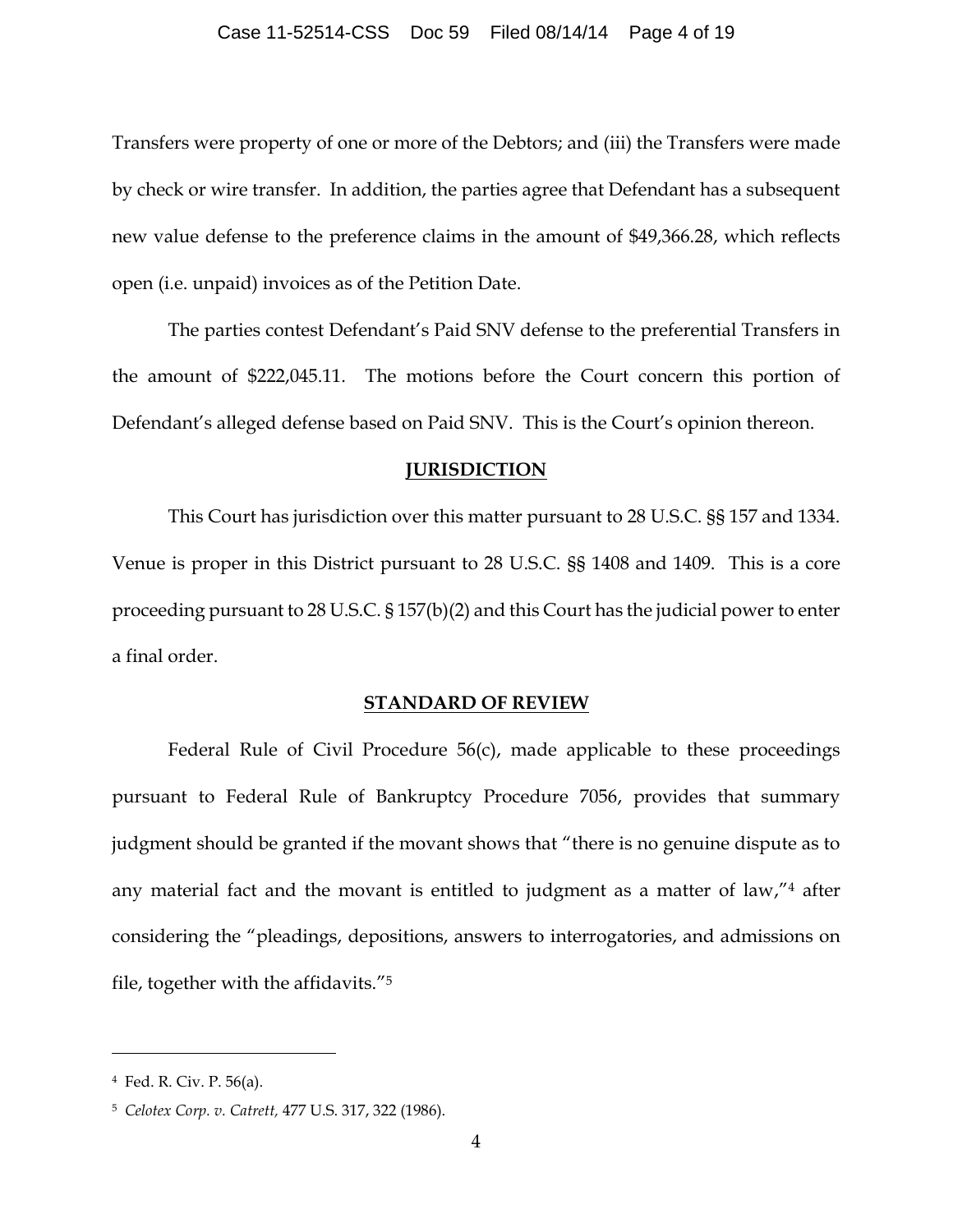In deciding a motion for summary judgment, all factual inferences must be viewed in the light most favorable to the nonmoving party.6 After sufficient proof has been presented to support the motion, the burden shifts to the nonmoving party to show that genuine issues of material fact still exist and that summary judgment is not appropriate.<sup>7</sup> A genuine issue of material fact is present when "the evidence is such that a reasonable jury could return a verdict for the nonmoving party."<sup>8</sup>

In order to demonstrate the existence of a genuine issue of material fact in a jury trial, the nonmovant must supply sufficient evidence (not mere allegations) for a reasonable jury to find for the nonmovant.<sup>9</sup> The same principles apply in a bench trial where the judge is the ultimate trier of fact; the nonmovant must obviate an adequate showing to the judge to find for the nonmovant.<sup>10</sup> In a situation where there is a complete failure of proof concerning an essential element of the nonmoving party's case, Rule 56(c) necessarily renders all other facts immaterial and mandates a ruling in favor of the moving party.<sup>11</sup>

<sup>6</sup> *Matsushita Electric Industrial Co., Ltd. v. Zenith Radio Corp.,* 475 U.S. 574, 587–588 (1986) (quoting *United States v. Diebold, Inc.,* 369 U.S. 654, 655 (1962)).

<sup>7</sup> *Id.* at 587.

<sup>8</sup> *Anderson v. Liberty Lobby, Inc.,* 477 U.S. 242, 248 (1986).

<sup>9</sup> *Olson v. Gen. Elec. Astrospace*, 101 F.3d 947, 951 (3d Cir. 1996).

<sup>10</sup> *In re Broadstripe, LLC,* 444 B.R. 51, 76-77 (Bankr. D. Del. 2010) (citing *Leonard v. General Motors Corp. (In re Headquarters Dodge),* 13 F.3d 674, 679 (3d Cir. 1993).

<sup>11</sup> *Id.* at 77-78 (citing *Celotex Corp.*, 477 U.S. at 317-18).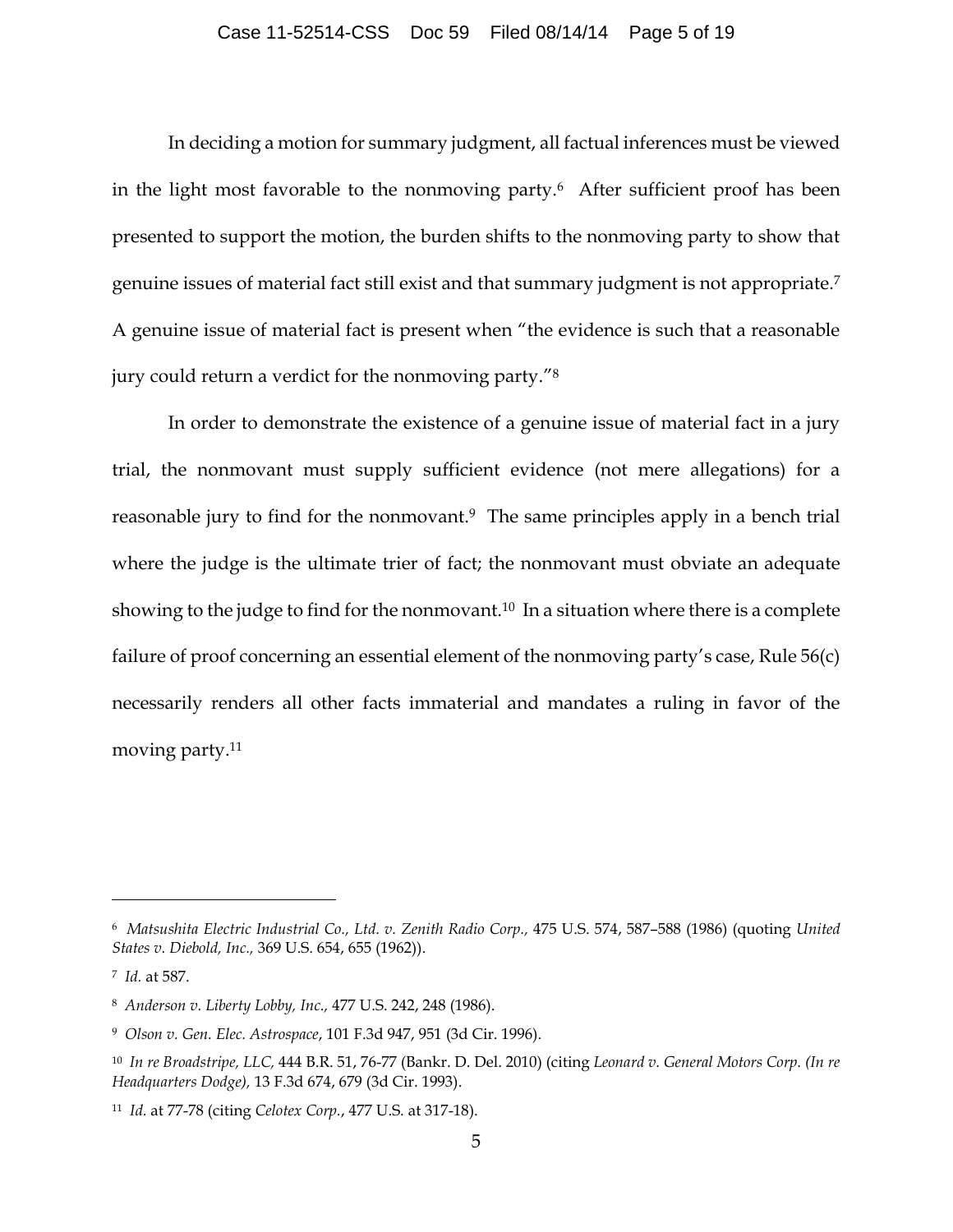The standards under which to grant or deny summary judgment do not change because cross-motions are filed.12 Each party still bears the initial burden of establishing a lack of genuine issues of material fact. When faced with cross-motions for summary judgment, the court must consider each motion independently.13 Moreover, although it maybe implied from the filing of a cross-motion that the parties agree that no material issues of fact exist, "the court is not bound by this implicit agreement and is not required to enter a judgment for either party."<sup>14</sup>

### **DISCUSSION**

## **A. Preferential Transfers**

"A preference, in simplest terms, is an eve-of-bankruptcy transfer to a creditor. The creditor that receives a preferential payment recovers 100% on its claim where, in all likelihood, other unsecured creditors receive less."<sup>15</sup> The six requirements that the Trustee must establish to make a preference voidable are: (1) a transfer is made; (2) on account of antecedent debt; (3) to or for the benefit of the creditor; (4) while the debtor was insolvent; (5) within 90 days of the filing of the petition; (6) that left the creditor better off than it would have been if the transfer had not been made and it had asserted its claim in a chapter 7 liquidation.<sup>16</sup>

<sup>12</sup> *Williams v. Philadelphia Hous. Auth.*, 834 F. Supp. 794, 797 (E.D. Pa. 1993).

<sup>13</sup> *Panhandle Eastern Pipe Line Co. v. Utilicorp United*, 928 F. Supp. 466, 470 (D. Del. 1996).

<sup>14</sup> *WorldCom, Inc. v. GE Global Asset Mgmt. Servs. (In re WorldCom, Inc.)*, 339 B.R. 56, 62 (Bankr. S.D.N.Y. 2006). *See also Enron Corp. v. Whalen (In re Enron Corp.)*, 351 B.R. 305, 310 (Bankr. S.D.N.Y. 2006).

<sup>15</sup> *Friedman's Inc. v. Roth Staffing Companies, L.P. (In re Friedman's Inc.)*, Case No. 09-10161, 2011 WL 5975283, \*2 (Bankr. D. Del. Nov. 30, 2011) (citations omitted).

<sup>16</sup> 11 U.S.C. § 547(b).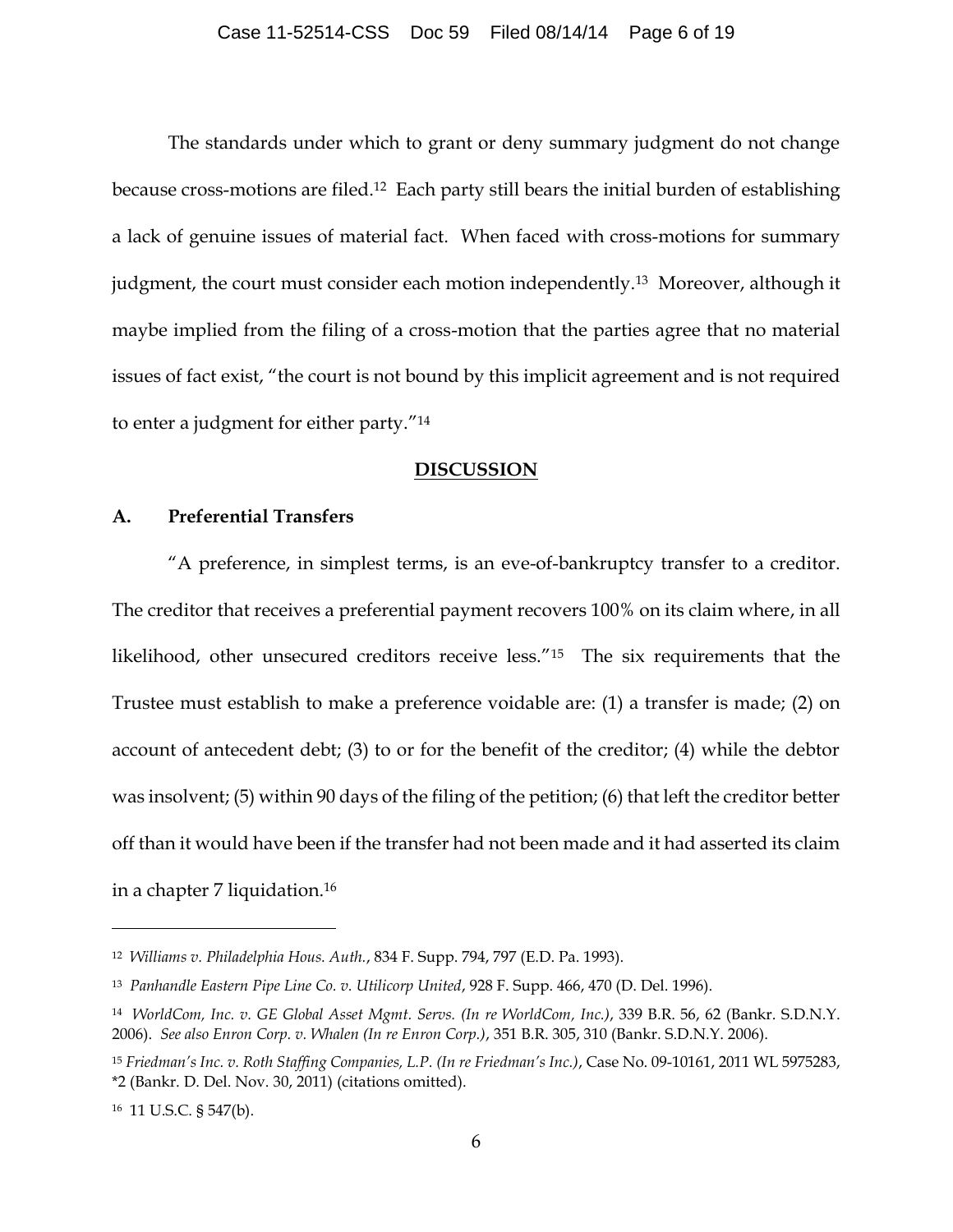## **B. The Subsequent New Value Defense**

Defendants may invoke the "subsequent new value" defense under section

547(c)(4) to limit or eliminate its liability under section 547(b). Section 547(c)(4) states:

[t]he trustee may not avoid under this section a transfer . . . to or for the benefit of a creditor, to the extent that, after such transfer, such creditor gave new value to or for the benefit of the debtor . . . on account of which new value the debtor did not make an otherwise unavoidable transfer to or for the benefit of such creditor.<sup>17</sup>

"New value" is defined under section  $547(a)(2)$  as "money or money's worth in goods,

services, or new credit . . .that is neither void nor voidable by the debtor or the trustee

under any applicable law."18 As this Court has previously stated:

The subsequent new value defense is intended to encourage creditors to work with companies on the verge of insolvency. In addition, it is designed to ameliorate the unfairness of allowing the trustee to avoid all transfers made by a debtor to a creditor during the preference period without giving any corresponding credit for advances of new value that benefitted the debtor.<sup>19</sup>

In addition to these policy considerations, section  $547(c)(4)$  "codifies the concept that the estate, and consequently the other creditors, are not harmed by the transfers. If the transfer is within this exception, it was made in exchange for new value and the new value augments the estate in the same proportion as the value of the transfer; therefore, the estate does not suffer any injury."<sup>20</sup>

<sup>17</sup> 11 U.S.C. § 547(c)(4)(B).

<sup>18</sup> 11 U.S.C. § 547(a).

<sup>19</sup> *Friedman's Inc.*, Case No. 09-10161, 2011 WL 5975283 at \*2 (citations omitted).

<sup>20</sup> *Id.*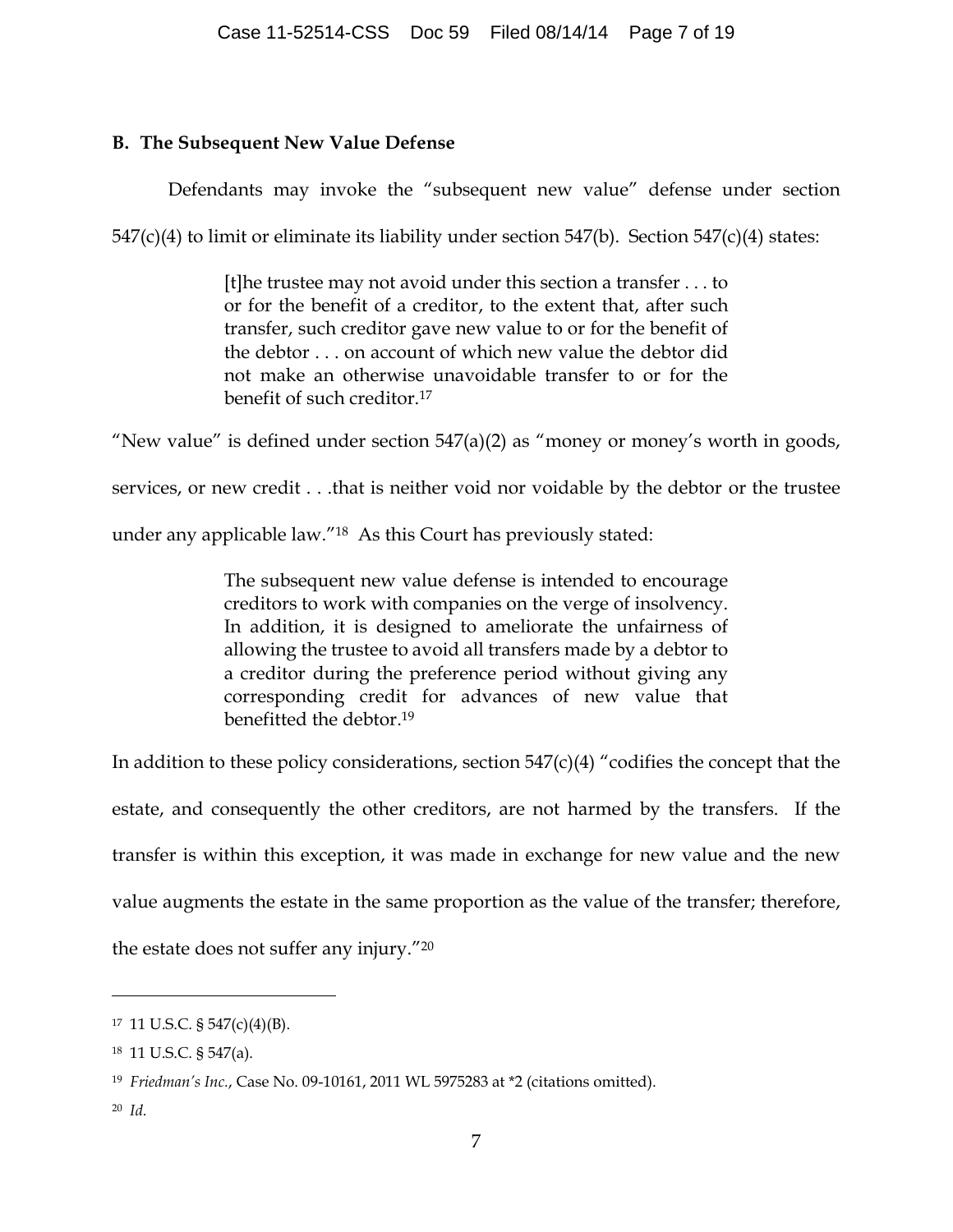#### **C. Parties' Arguments**

 $\overline{a}$ 

The Trustee argues that by Defendant raising the subsequent new value defense, Defendant is admitting that the Transfers are "otherwise avoidable" (i.e. that the Transfers are avoidable as preferential transfers). Defendant appears to respond that regardless of the avoidability of the Transfers, Defendant has an affirmative defense based on the subsequent new value affirmative defense. Although the Court appreciates the parties' arguments, in light of the fact that both parties are seeking summary judgment, <sup>21</sup> if the Court were not to determine whether the Transfers are avoidable prior to ruling on Defendant's affirmative defense, the Court's opinion would be advisory in nature. As such, the Court cannot rule on the affirmative defense without first determining whether the Transfers are, in fact, avoidable. Such analysis will be discussed *infra*.

In addition, Defendant argues that its preference liability should be reduced by its subsequent new value defense. Defendant urges the Court should adopt the subsequent advance approach which would reduce Defendant's alleged preference considerably as the defense would include Unpaid SNV and Paid SNV. The Trustee argues that the Court should adopt the "remains unpaid" approach (i.e. only reduce the preferential claim by the Unpaid SNV), which would increase the Trustee's potential recovery on its preference complaint.

 $21$  If this matter was presented as a motion to dismiss, the Court would be in the position to find, if inclined, that the Trustee's arguments were not plausible in light of the asserted affirmative defenses; however, in a motion for summary judgment the Court is making a determination as a matter of law, as such, each element must be decided based on the facts presented. *See* Fed. R. Civ. P. 56(a).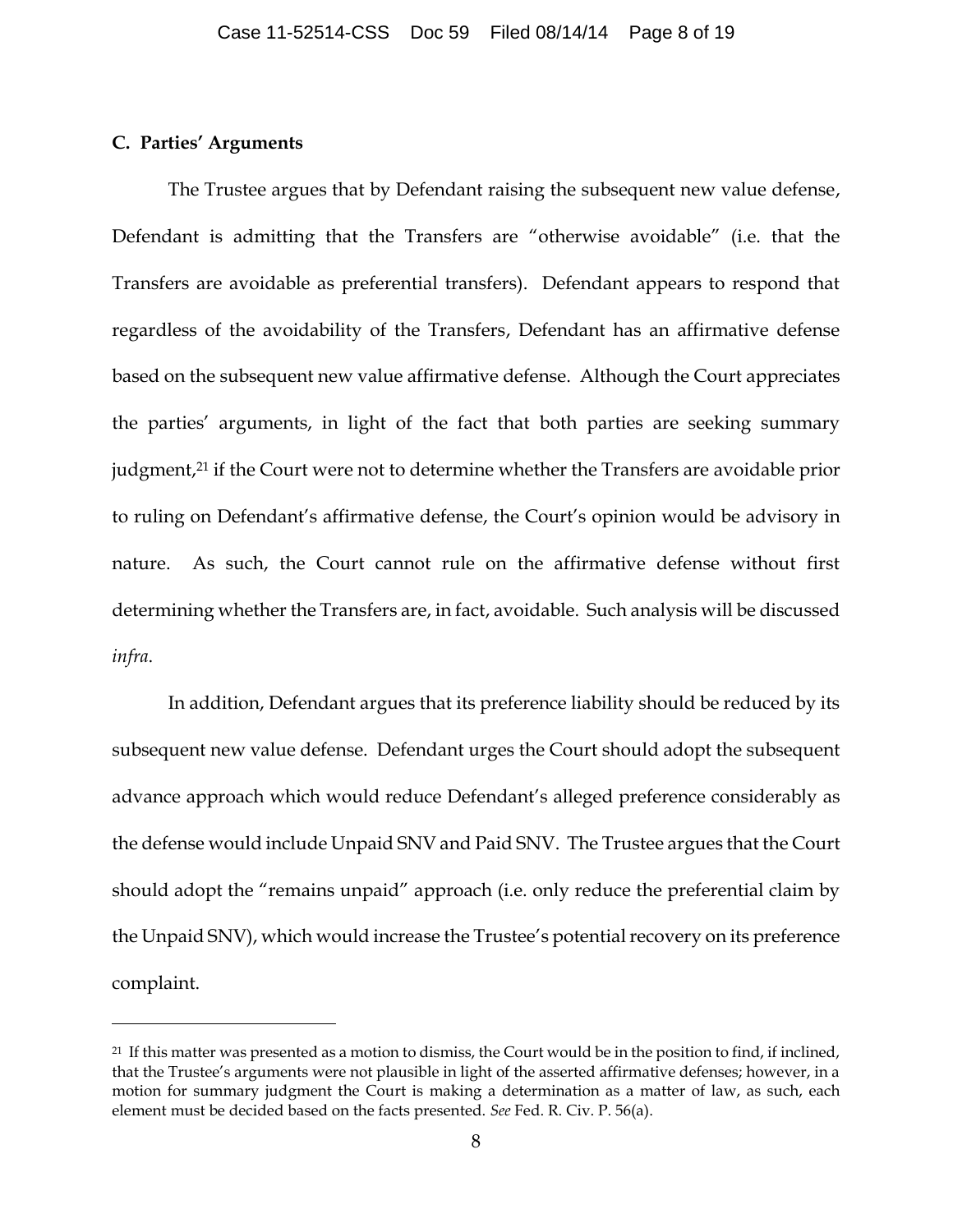### **D. Jurisdictional Split**

There is a jurisdictional split regarding the interpretation and application of section  $547(c)(4)(B)$ . Some courts conclude that section  $547(c)(4)(B)$  should be read to mean that new value *must remain unpaid* at the end of the preference period in order to be used as a defense to a preferential claim. Other courts have concluded that section  $547(c)(4)(B)$  does not contain a "remains unpaid" requirement, rather the court must determine if "subsequent advances" were made by the creditor.<sup>22</sup>

## **i. Remains Unpaid Approach**

In *New York City Shoes, Inc. v. Bently International, Inc.*, <sup>23</sup> the Third Circuit Court of

Appeals stated:

 $\overline{a}$ 

The three requirements of section  $547(c)(4)$  are well established. First, the creditor must have received a transfer that is otherwise voidable as a preference under § 547(b). Second, after receiving the preferential transfer, the preferred creditor must advance "new value" to the debtor on an unsecured basis. Third, the debtor must not have fully compensated the creditor for the "new value" as of the date that it filed its bankruptcy petition. If a creditor satisfies these elements, it is entitled to set off the amount of the "new value" which remains unpaid on the date of the petition against the amount which the creditor is required to return to the trustee

<sup>22</sup> *Wahoski v. American & Efrid, Inc. (In re Pillowtex Corp.)*, 416 B.R. 123, 126-127 (2009) (*quoting* Noah Falk, *Section 547(c)(4): The Subsequent New Value Exception Defense to Preferences*, 2004 Ann. Surv. Of Bankr. Law Part 1, § Q (Norton October 2004)). *Compare, e.g., Matter of Prescott*, 805 F.2d 719, 732 (7th Cir. 1986) (remains unpaid approach); *Charisma Investment Co., N.V. v. Airport Systems, Inc. (In re Jet Florida Sys., Inc.*, 841 F.2d 1082, 1083 (11th Cir. 1988) (remains unpaid approach); *with Crichton v. Wheeling Nat'l Bank (In re Meredith Manor, Inc.)*, 902 F.2d 257 (4th Cir. 1990) (subsequent advance approach); *Laker v. Vallette (Matter of Toyota of Jefferson, Inc.)*, 14 F.3d 1088, 1091 (5th Cir. 1994) (subsequent advance approach); *Mosier v. Ever-Fresh Food Co. (In re IRFM, Inc.)*, 52 F.3d 228 (9th Cir. 1995) (subsequent advance approach); *Jones Truck Lines, Inc. v. Central States, Southeast and Southwest Areas Pension Fund (In re Jones Truck Lines, Inc.*), 130 F.3d 323, 328 (8th Cir. 1997) (subsequent advance approach).

<sup>23</sup> *New York City Shoes, Inc. v. Bentley Intern'l, Inc. (In re New York City Shoes, Inc.)*, 880 F.2d 679 (3d Cir. 1989).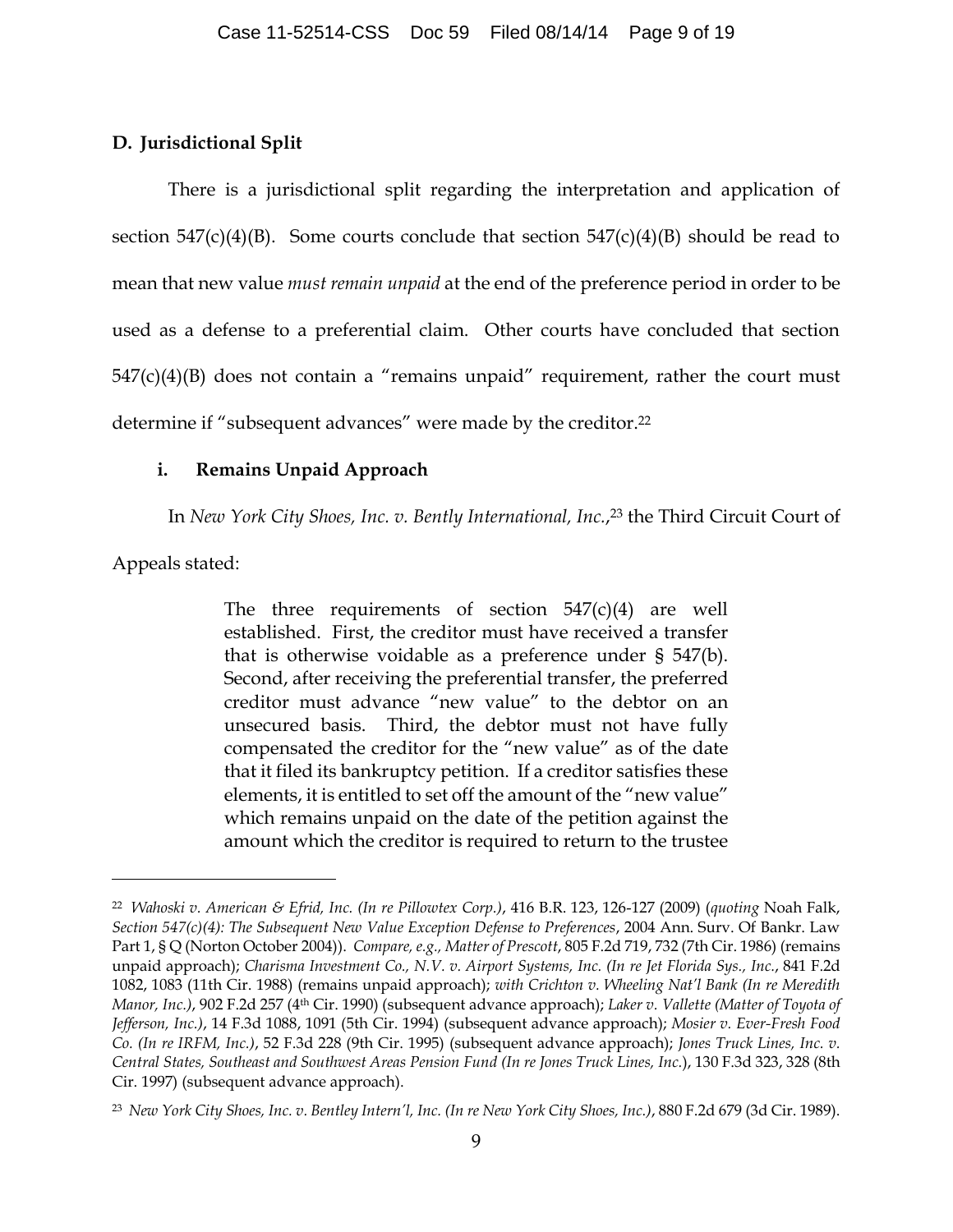on account of the preferential transfer it received. If a creditor satisfied these elements, it is entitled to set off the amount of the "new value" which **remains unpaid** on the date of the petition against the amount which the creditor is required to return to the trustee on account of the preferential transfer it received.<sup>24</sup>

Subsequently, the Third Circuit held that a portion of the above-quoted statement in *New York Shoes* was *dicta* to the extent that the Third Circuit's ruling did not rely on a specific portion of the above captioned test.25 To date, the Third Circuit has not issued an opinion germane to the "remains unpaid" portion of its statement in *New York Shoes*. As such, the Third Circuit has not (yet) weighed in on the remains unpaid/subsequent advance dispute.

However, in reliance and consideration of the Third Circuit's statements in *New York Shoes,* many Courts have held that new value must remain unpaid as of the petition date.26 Courts have held that new value that has been paid by the debtor prior to the petition date is not eligible for offset under section 547(c)(4) because paid new value does

<sup>24</sup> *Id.* at 680 (emphasis added, citations omitted); *see also In re Winstar Communications, Inc.*, 554 F.3d 382, 402 (3d Cir.2009) ("This court has held that § 547(c)(4) imposes three requirements ... (3) 'the debtor must not have fully compensated the creditor for the 'new value' as of the date that it filed its bankruptcy petition.' "). However, the Third Circuit later stated that such ruling as to third prong of this test was *dicta*. *Friedman's Liquidating Trust v. Roth Staffing Co. LP (In re Friedman's Inc.)*, 738 F.3d 547, 551 (3d Cir. 2013) (hereinafter "*Friedman's*"). The Third Circuit stated that "extra-statutory language we included regarding the petition date was not germane to our analysis." *Id.* In *Friedman's*, the Third Circuit broadly held that where "an otherwise unavoidable transfer" is made after the filing of a bankruptcy petition, it does not affect the new value defense (with one exception related to assumption of executory contracts and one reservation related to reclamation demands). In effect, the former *dicta* of the third prong is now binding precedent in this Circuit. However, the Third Circuit did not address the "unpaid" portion of this excerpt.

 $25$  The Third Circuit then considered the third-prong and broadly held that where "an otherwise unavoidable transfer" is made after the filing of a bankruptcy petition, it does not affect the new value defense. *Friendman's*, 738 F.3d at 560-61. In other words, the Third Circuit's ruling in *Friedman's* conformed to its "statement" in *New York Shoes*.

<sup>26</sup> *See supra* at n. 23.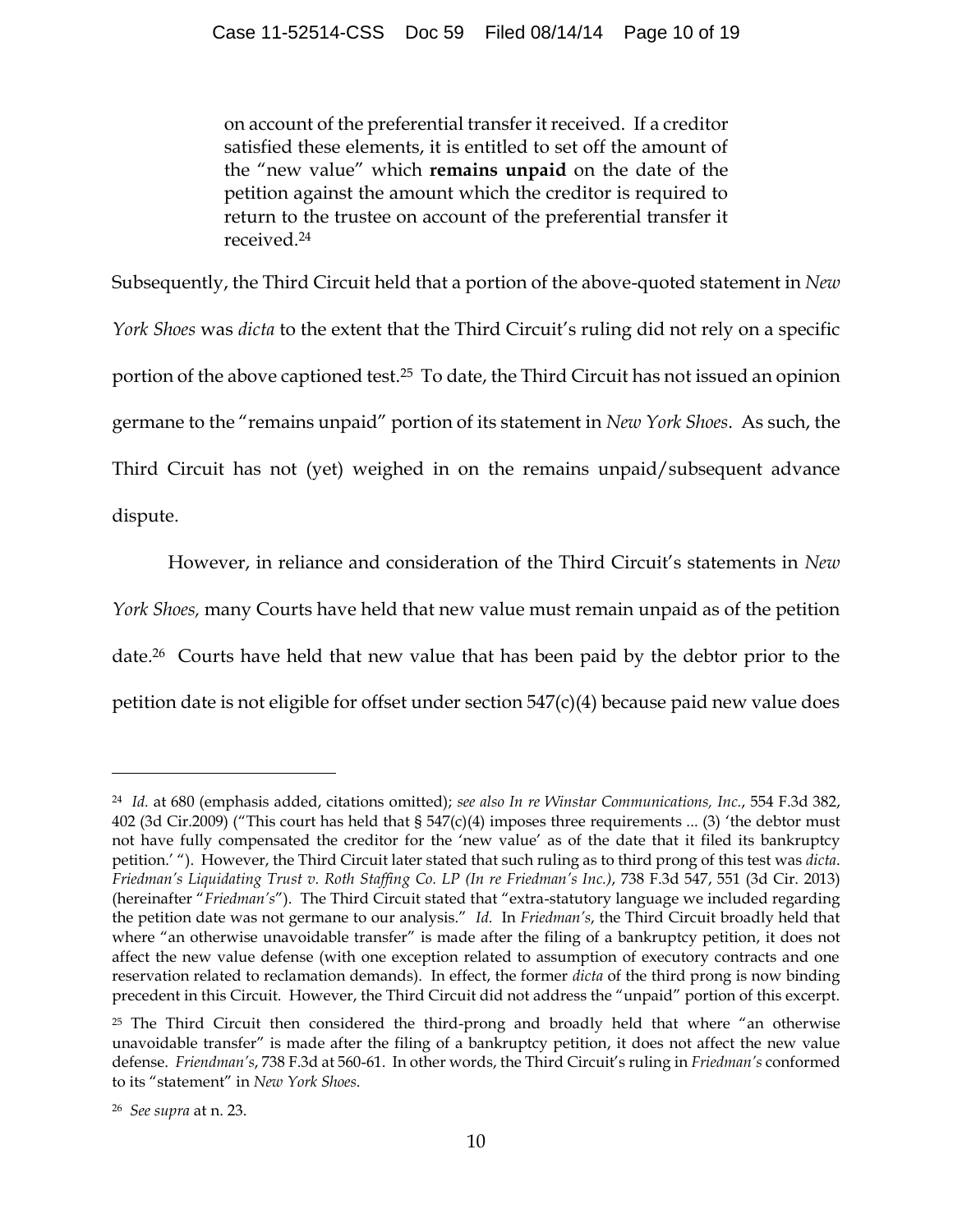not represent the return of a preferential transfer to the estate. The Court in *American* 

*International Airways<sup>27</sup>* explained why the new value must go unpaid:

The extension of new value in an amount equal to a preference "in effect returns the preference to the estate." Since the preference has in effect been returned, the estate has not been harmed. Section  $547(c)(4)$  merely recognizes this reality. The rationale of  $\S 547(c)(4)$  is simple – The creditors have not been harmed, the estate has not been diminished, because new inventory has been supplied. In fact, such activity is to be encouraged as it allows the business a further chance to solve its problems and, possibly, avoid the need of filing. In reality, it puts the debtor on a C.O.D. basis. It is as if the creditor is being paid in advance of shipments, rather than being paid for antecedent debts. However, if the creditor obtains a security interest to secure payment of the new value or is paid for the new value by the debtor, there is in effect no return of the preference and the section  $547(c)(4)$  defense is not available to the creditor. In summary, we hold as a matter of law that the defendant is not entitled to offset against the claimed preferential transfers any new value which was subsequently paid for by the debtor.<sup>28</sup>

Similarly, the court in *In re Hancock-Nelson Mercantile Co.,<sup>29</sup> Inc.* held:

 $\overline{a}$ 

Allowing the offset of a *satisfied* subsequent advance may give lip service to the statutory goal of encouraging continued dealings with distressed businesses, but it does so at the cost of tipping the statutory balance of economic considerations over to the creditor-supplier's side. . . . Where, however, the debtor later pays for the new value, that value passes back out of the debtor's operations, to the creditor-supplier; as a result, the  $\S$  547(c)(4) defense is not available to the creditor. This

<sup>27</sup> *Begier v. Airtech Services, Inc. (In re Am. Int'l Airways, Inc.)*, 56 B.R. 551, 554-55 (Bankr. E.D. Pa. 1986).

<sup>28</sup> *Id.* at 554-55 (citations and internal quotation marks omitted). *See also Braniff, Inc. v. Sundstrand Data Control, Inc. (In re Braniff, Inc.)*, 154 B.R. 773, 786 (Bankr. M.D. Fla. 1993) (supplier's subsequent advances to debtor constituted "new value," for which supplier was entitled to credit, only to extent that they remained unpaid by debtor as of debtor's bankruptcy filing).

<sup>29</sup> *Iannocone v. Klement Sausage Company, Inc. (In re Hancock-Nelson Mercantile Co., Inc.)*, 122 B.R. 1006 (Bankr. D. Minn. 1991).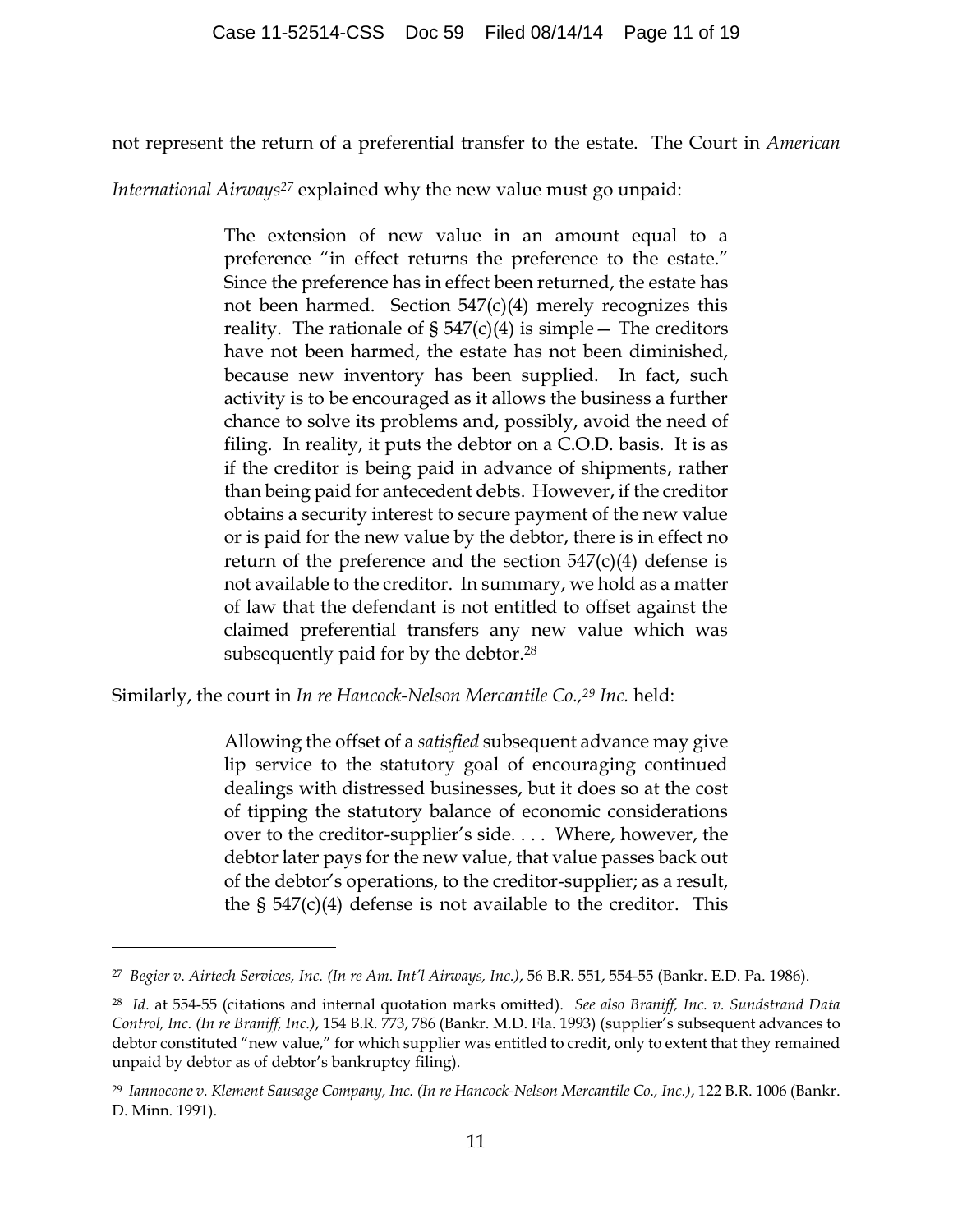makes every bit of sense; the subsequent advance no longer remains an unpaid receivable on the creditor-supplier's books, so there is no reason why it should get 'credit' for it in the larger-scale adjustment of relationships which takes place in the avoidance of preferences.<sup>30</sup>

# **ii. Subsequent Advance Approach**

In *In re Check Reporting Services, Inc.*, <sup>31</sup> the Court analyzed the language in section

 $547(c)(4)(B)$  – including the double-negative of "otherwise unavoidable" - and

determined that the statute was unambiguous. The court concluded that the statute had

four possible meanings:

Four events might occur after a creditor gives the debtor new value. The debtor might (1) make no transfer at all; (2) make an avoidable transfer; (3) make a transfer unavoidable under either § 547 or § 547(c)(4), depending upon the interpretation adopted; or (4) make an otherwise unavoidable transfer. The statute requires for the assertion of new value that the debtor "did not make an otherwise unavoidable transfer." This could be satisfied in all but one of the four circumstances outlined above. It could be satisfied if the debtor did make an avoidable transfer (possibility 2) . . . . But it could also be satisfied if the debtor made *no transfers at all* (possibility 1) to the creditor after new value was given. If the debtor made no transfers at all after the new value was given, it is easily understood that the exception should apply. By the same token, if the transfer to the creditor after the new value was given was avoidable, the transfer was effectively the same as no transfer at all, and the creditor should still be able to get credit for the new value.<sup>32</sup>

The court concluded that the word "otherwise" refers to transfers that are avoidable

under section 547(c)(4), and rejected the argument that "otherwise" refers to transfers that

<sup>30</sup> *Id.* at 1016 (emphasis supplied, citations omitted).

<sup>31</sup> *Boyd v. The Water Doctor (In re Check Reporting Servs., Inc.)*, 140 B.R. 425 (Bankr. W.D. Mich. 1992).

<sup>32</sup> *Check Reporting Servs.*, 140 B.R. at 435 (emphasis in the original).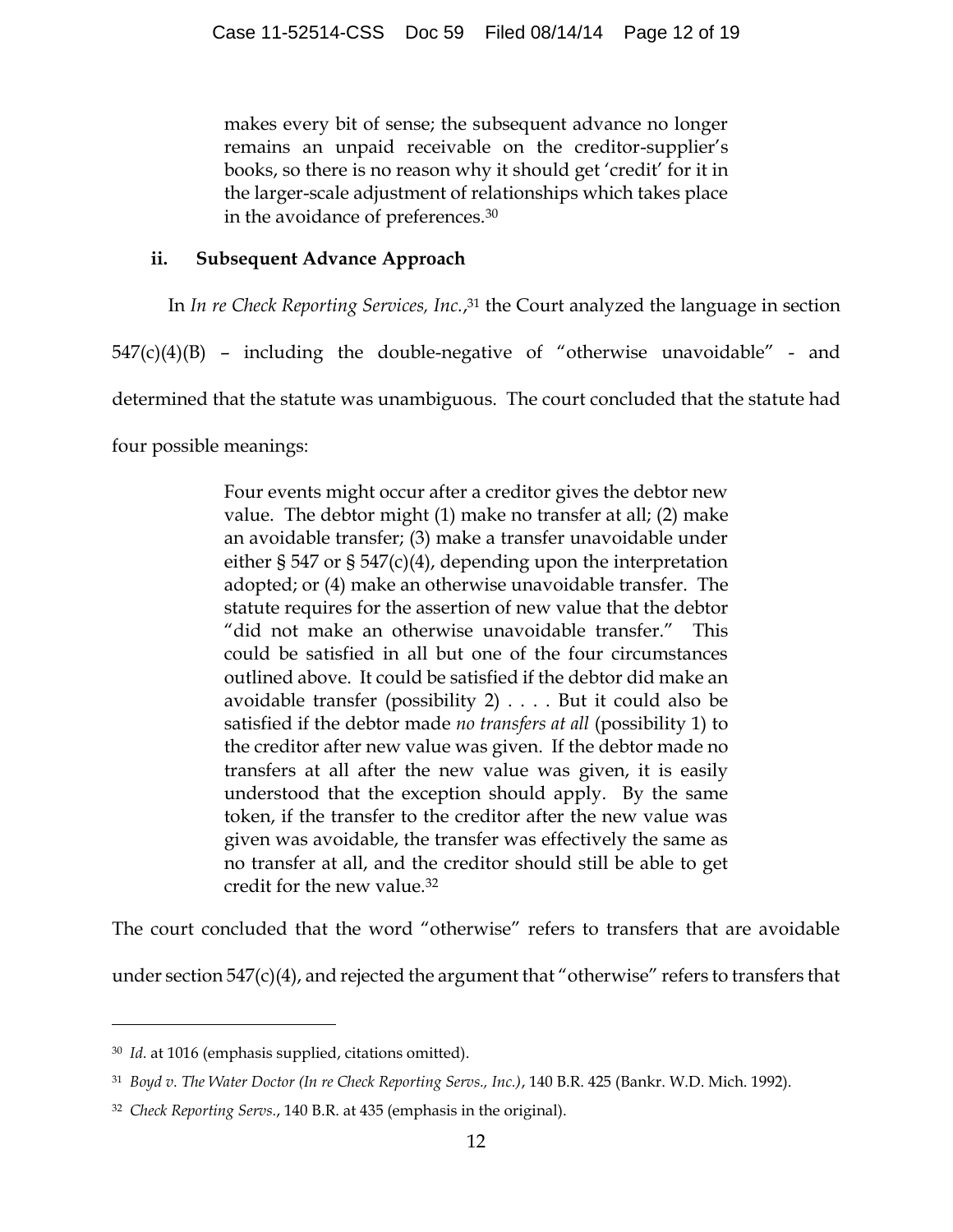are avoidable under sections of the Bankruptcy Code other than section 547. Although the court found that the statute was unambiguous, the *Check Reporting Services* court continued to look at legislative history and found that the court's interpretation was harmonious with the legislative intent.<sup>33</sup> The court then quoted the legislative history which states:

> "The purpose of the preference section is two-fold. First, by permitting the trustee to avoid prebankruptcy transfers that occur within a short period before bankruptcy, creditors are discouraged from racing to the courthouse to dismember the debtor during his slide into bankruptcy. Second, and more important, the preference provisions facilitate the prime bankruptcy policy of equality of distribution among creditors of the debtor. Any creditor that received a greater payment than others of his class is required to disgorge so that all may share equally."<sup>34</sup>

The *Check Reporting Services* court concluded that "the net result rule was modified [with the insertion of "otherwise"] so that new value could only be used to set off preferences received earlier. Thus, the only sure defense to a preference was to continue dealing with the debtor by supplying additional new value after receiving each preference."<sup>35</sup>

In *In re Hechinger Investment Company of Delaware*, <sup>36</sup> Judge Lindsey, relying on the analysis in *Check Reporting Services, Inc.*, and in an advisory fashion, stated that he was "inclined," in a running account or rolling account relationship between the debtors and

<sup>33</sup> *Id.* at 437.

<sup>34</sup> *Id.* (quoting H.R.Rep. No. 595, 95th Cong., 1st Sess. 177 (1977), reprinted in 1978 U.S.Code Cong. & Admin. pp. 5787, 6138).

<sup>35</sup> *Id.* at 437.

<sup>36</sup> *Hechinger Inv. Co. of Delaware, Inc. v. Universal Forrest Products, Inc. (In re Hechinger Inv. Co. of Delaware, Inc.)*, Adv. Pro. No. 01-3170(PBL), 2004 WL 3113718 (Bankr. D. Del. Dec. 14, 2004).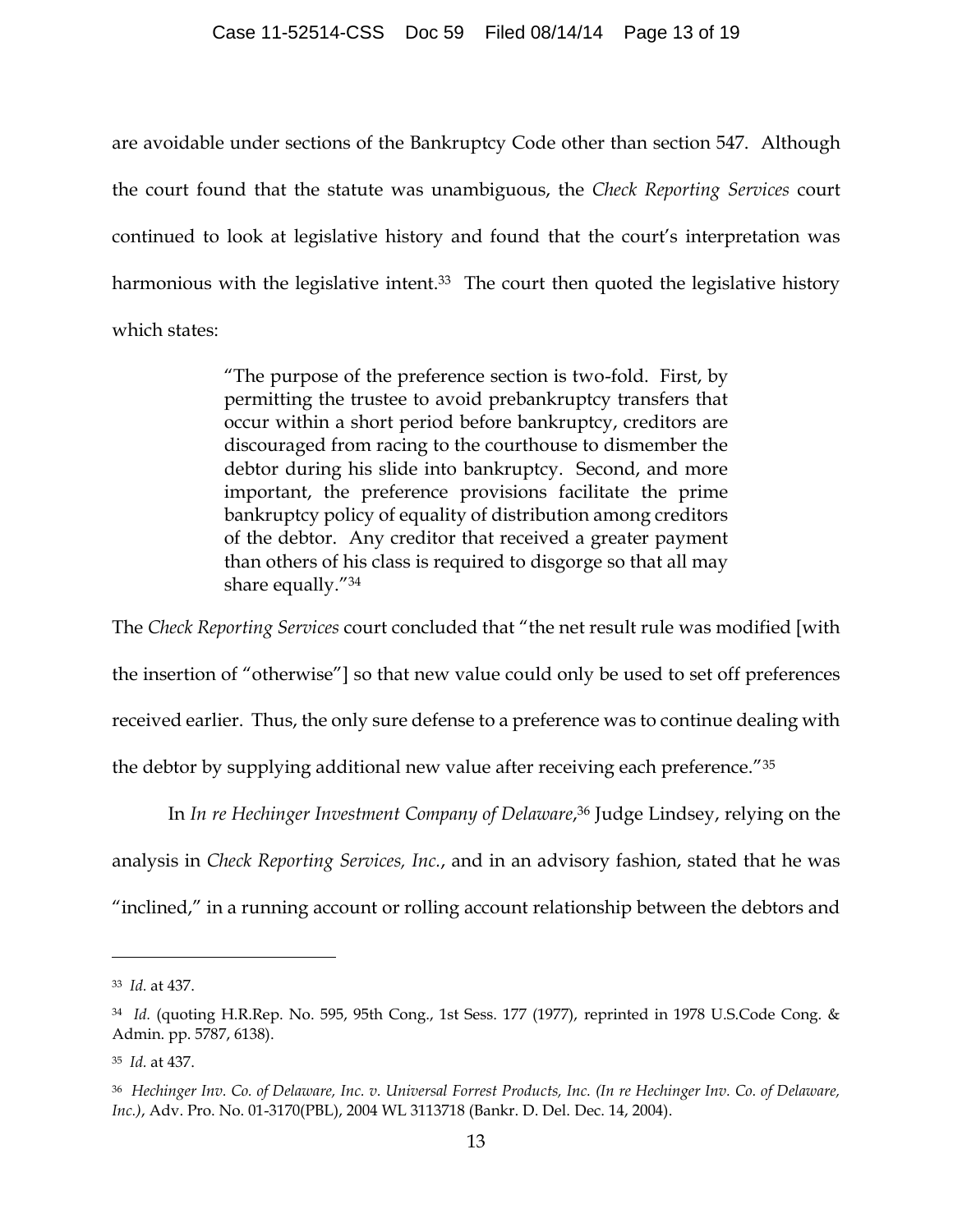#### Case 11-52514-CSS Doc 59 Filed 08/14/14 Page 14 of 19

the preference defendant, to adopt the "subsequent advance approach." However, Judge Lindsay did not make a ruling on the new value asserted in that case because he could not "absent a waiver of the other asserted defenses under § 547(c) or a stipulation by the parties as to that amount" of new value advanced because "a calculation under § 547(c)(4) must be prefaced by a determination of whether the transfers made on account of new value are 'otherwise avoidable.'"<sup>37</sup>

Thereafter, in *In re Pillowtex Corp*., <sup>38</sup> Judge Carey considered whether new value needed to remain "unpaid" in order to be a valid defense. Judge Carey held that the "subsequent advance approach" not only comported with the plain language by section 547(c)(4)(B) but also furthered the two interrelated purposes set forth in *New York Shoes*: section 547(c)(4) is (i) "designed to encourage trade creditors to continue dealing with troubled businesses;" and (ii) "designed to treat fairly a creditor who has replenished the estate after having received a preference." Judge Carey also quoted the Fifth Circuit in *Toyota of Jefferson*, which held:

> We consider first the role  $\S 547(c)(4)$  was intended to play by the drafters of the Code. The exception most obviously applies to revolving credit relationships. Two policy considerations support the exception. First, without the exception, a creditor who continues to extend credit to the debtor, perhaps in implicit reliance on prior payments, would

<sup>37</sup> *Id.* at \*5 (*relying on Check Reporting Services v. The Water Doctor (In re Check Reporting Services, Inc.)*, 140 B.R. 425, 437-48 (Bankr. W.D. Mich. 1992)).

<sup>38</sup> *Wahoski v. American & Efrid, Inc. (In re Pillowtex Corp.)*, 416 B.R. 123 (2009). *See also Successor Committee of Creditors Holdings Unsecured Claims v. Berger Brunswig Drug Company (In re Ladera Heights Cmty. Hosp., Inc.)*, 152 B.R. 964, 968 (Bankr. C.D. Cal. 1993) (adopting the subsequent advance rule and in reference to the legislative history of section 547(c)(4) stated: "Most telling, however, is the fact that Congress deleted the restrictive language of former Section 60(c) which limited the new value exception to 'the amount of such new credit remaining unpaid at the time of the adjudication in bankruptcy.'" (citations omitted)).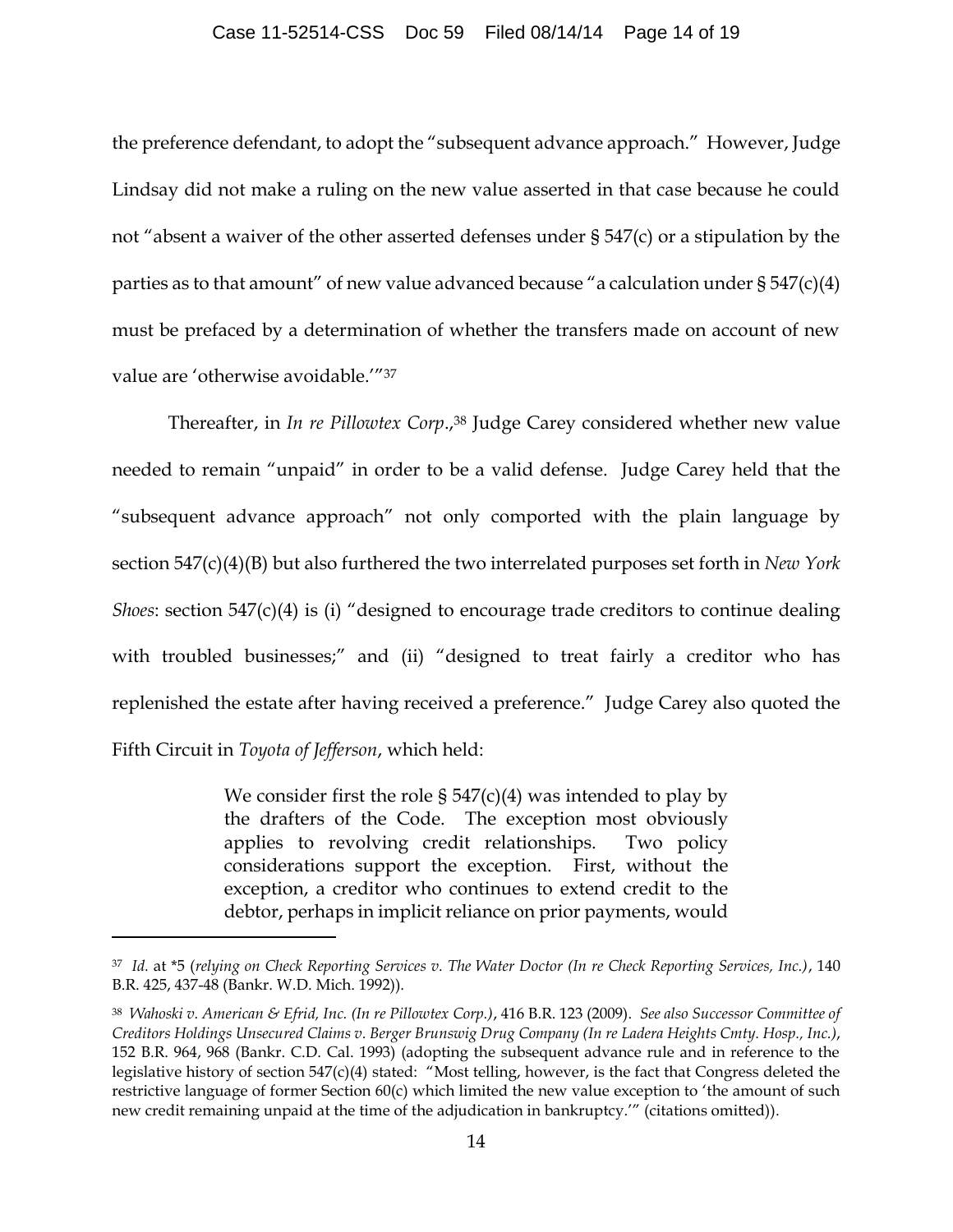merely be increasing his bankruptcy loss. Second, the limited protection provided by the subsequent advance rule encourages creditors to continue their revolving credit arrangements with financially troubled debtors, potentially helping the debtor avoid bankruptcy altogether. Protecting the creditor who extends "revolving credit" to the debtor is not unfair to the other creditors of the bankrupt debtor because the preferential payments are replenished by the preferred creditor's extensions of new value to the debtor.<sup>39</sup>

# **iii. Prior Rulings of this Court**

In *In re Sierra Concrete Design, Inc.*, this Court held that "[i]n order to invoke successfully the subsequent new value defense in this Circuit the creditor must establish two elements: (1) after receiving the preferential transfer, the creditor must have advanced 'new value' to the debtor on an unsecured basis; and (2) the debtor must not have fully compensated the creditor for the 'new value' as of the date that it filed its bankruptcy petition."40 The Court continued:

> Section  $547(c)(4)$ , which codifies the subsequent new value defense, provides that "[t]he trustee may not avoid under this section a transfer . . . to or for the benefit of a creditor, to the extent that, after such transfer, such creditor gave new value to or for the benefit of the debtor . . . on account of which new value the debtor did not make an otherwise unavoidable transfer to or for the benefit of such creditor." The statute's language is difficult to decipher containing, among other things, a double negative. Nonetheless, it correctly invokes the underlying economic principle—the creditor made subsequent shipment of goods only because the debtor was paying for the earlier shipments. Thus, one should and does look at the net result—the extent to which the creditor was preferred, taking account of the new value the creditor extended to the debtor after repayment on old loans.

<sup>39</sup> *Laker v. Vallette (In the Matter of Toyota of Jefferson, Inc.)*, 14 F.3d 1088, 1091 (5th Cir. 1994) (citations and internal quotations marks omitted). *See also In re Pillowtex Corp.*, 416 B.R. at 131.

<sup>40</sup> *In re Sierra Concrete Design, Inc.*, 463 B.R. at 307-08 (citations omitted).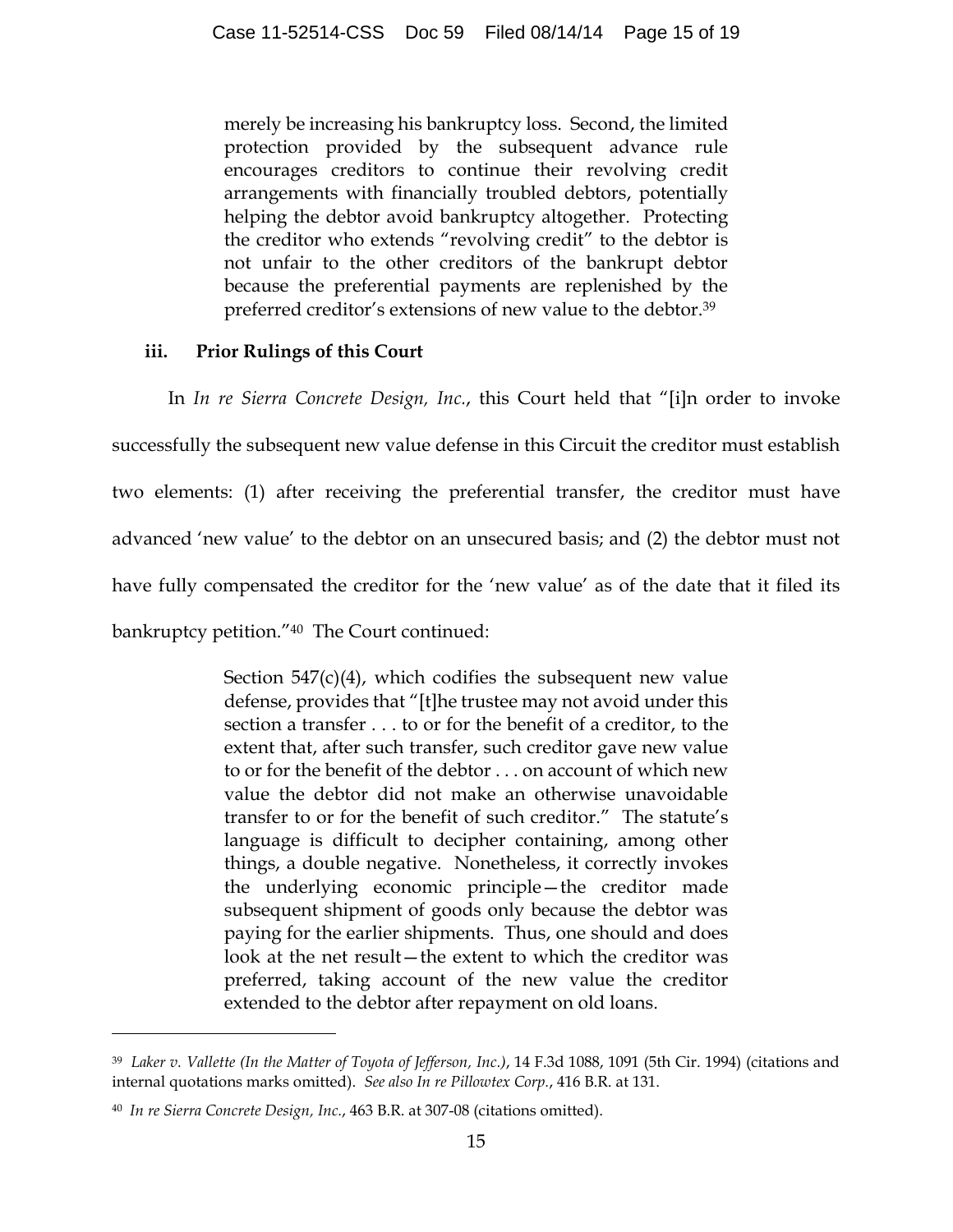In making this analysis, one need not link specific invoices to specific payments. Rather, one need only track the debits and credits generally. In addition, one cannot lose sight of the fact that the subsequent new value test is an affirmative defense. It makes no sense to apply the test in such a way to give the creditor a "credit" for new value in excess of its preference exposure.<sup>41</sup>

In effect, this Court adopted the subsequent advance approach with one clarification, that

one cannot apply the test to give a credit for new value in excess of the preference

exposure.

 $\overline{a}$ 

*Id.* at 305-06 (citations and footnotes omitted). *See also Burtch v. Masiz (In re Vaso Active Pharm.), Inc.*, 500 B.R. 384, 396 (Bankr. D. Del. 2013) ("Creditors are entitled to set off the amount of 'new value' which remains unpaid on the date of the petition against the amount which the creditor is required to return to the trustee on account of the preferential transfer it received. In making an analysis of payments, however, one need not 'link specific invoices to specific payments ... rather, one need only track the debits and credits generally. One should only look to the net result—the extent to which the creditor was preferred, taking account of the new value the creditor extended to the debtor after repayment on old loans." (citations and internal quotation marks omitted.

<sup>41</sup> *Id.* This Court continued:

The subsequent new value defense protects creditors who provide new credit after an old invoice is paid off. Suppose a supplier ships \$1,000 of goods with payment due within 30 days and the debtor pays the invoice at the end of those 30 days. Because the debtor is timely paying its debts, the supplier continues to provide goods with payment due in 30 days. Suppose further that, at the time the debtor files its bankruptcy petition, the creditor has shipped \$1,000 worth of goods three times and has been paid for those goods all three times. Under the bright line preference rule, each of the transactions would be preferential as each was made on account of an antecedent debt and each made the creditor better off than it would have been if it not been repaid and everything else remained the same. It makes no sense, however, to allow recovery of all three \$1,000 payments. The purpose of the creditor's supply arrangement was to limit its risk to \$1,000 or so at any one time. The creditor made subsequent shipment of goods only because the debtor was paying for the earlier shipments. The transfers made the creditor better off only to the extent of \$1,000, the most it would have lost if any of the transfers had not been made. Thus, one looks at the net result—the extent to which the creditor was preferred, taking account of the new value the creditor extended to the debtor after repayment of old credit, i.e., loans.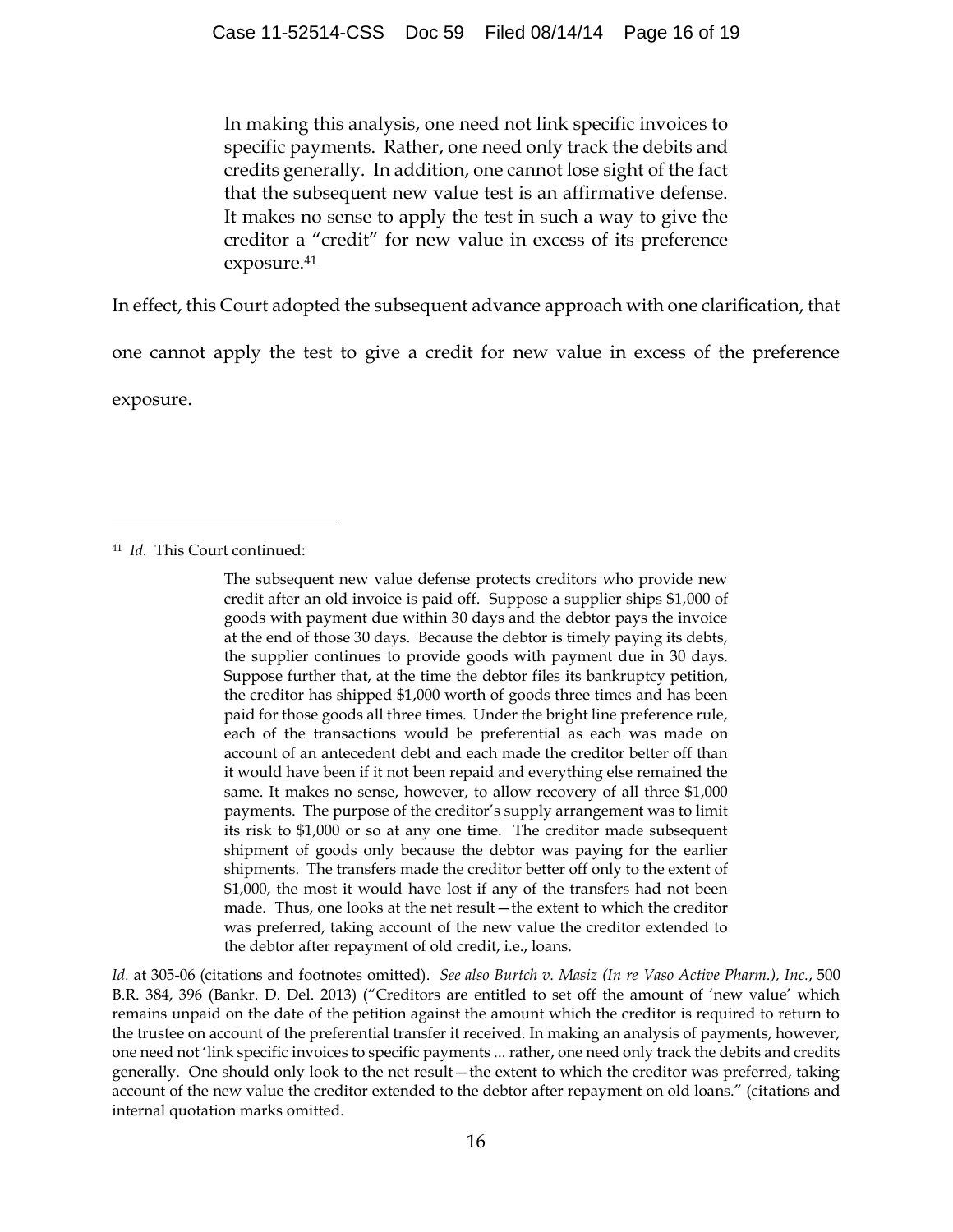### Case 11-52514-CSS Doc 59 Filed 08/14/14 Page 17 of 19

Thereafter in *Sierra Concrete Designs, Inc.*, this Court continued with a descriptive

| Date           | Preference<br>Payment | <b>New Value</b> | Preference<br>Exposure as<br>calculated<br>in In re<br><b>Sierra</b><br>Concrete<br>Design, Inc. | <b>Remains</b><br>Unpaid<br>Approach | Subsequent<br>Advance<br>Approach <sup>42</sup> |
|----------------|-----------------------|------------------|--------------------------------------------------------------------------------------------------|--------------------------------------|-------------------------------------------------|
| January 1      | \$1,000               |                  | \$1,000                                                                                          | \$1,000                              | \$1,000                                         |
| January 5      |                       | \$1,000          | \$0                                                                                              |                                      | \$0                                             |
| January 10     | \$1,000               |                  | \$1,000                                                                                          | \$2,000                              | \$1,000                                         |
| January 15     |                       | \$2,000          | \$0<br>$(not - $1,000)$                                                                          |                                      | $-$1,000$                                       |
| January 30     | \$3,000               |                  | \$3,000                                                                                          | \$5,000                              | \$2,000                                         |
| February 5     |                       | \$1,000          | \$2,000                                                                                          |                                      | \$1,000                                         |
| February 10    | \$1,500               |                  | \$3,500                                                                                          | \$6,500                              | \$2,500                                         |
| February 15    |                       | \$1,000          |                                                                                                  |                                      | \$1,500                                         |
| <b>Results</b> |                       |                  | \$2,500                                                                                          | \$5,500                              | \$1,500                                         |

chart explanation – which the Court will expand on herein:

The Court re-iterated this ruling in *In re Vaso Active Pharmaceuticals, Inc.43* Therein, the preference defendant received a preferential payment, provided services to the debtor, followed by a second preferential payment.<sup>44</sup> The Court held that the defendant's preference exposure was: (i) the value of transfer #1; less (ii) the value of the services provided (i.e. new value provided); plus (iii) the value of transfer #2 (or as otherwise stated: ((value of transfer #1) – (new value provided) + (value of transfer #2)). <sup>45</sup> Although

<sup>&</sup>lt;sup>42</sup> Many of the courts have not analyzed what happens when the new value exceeds the preference exposure. However, out of an abundance of caution, as this issue is not specifically addressed, the Court will assume that without such consideration, the net result would be as listed herein.

<sup>43</sup> *In re Vaso Active Pharm., Inc.*, 500 B.R. 384.

<sup>44</sup> *Id.* at 396.

<sup>45</sup> *Id.* at 396-397.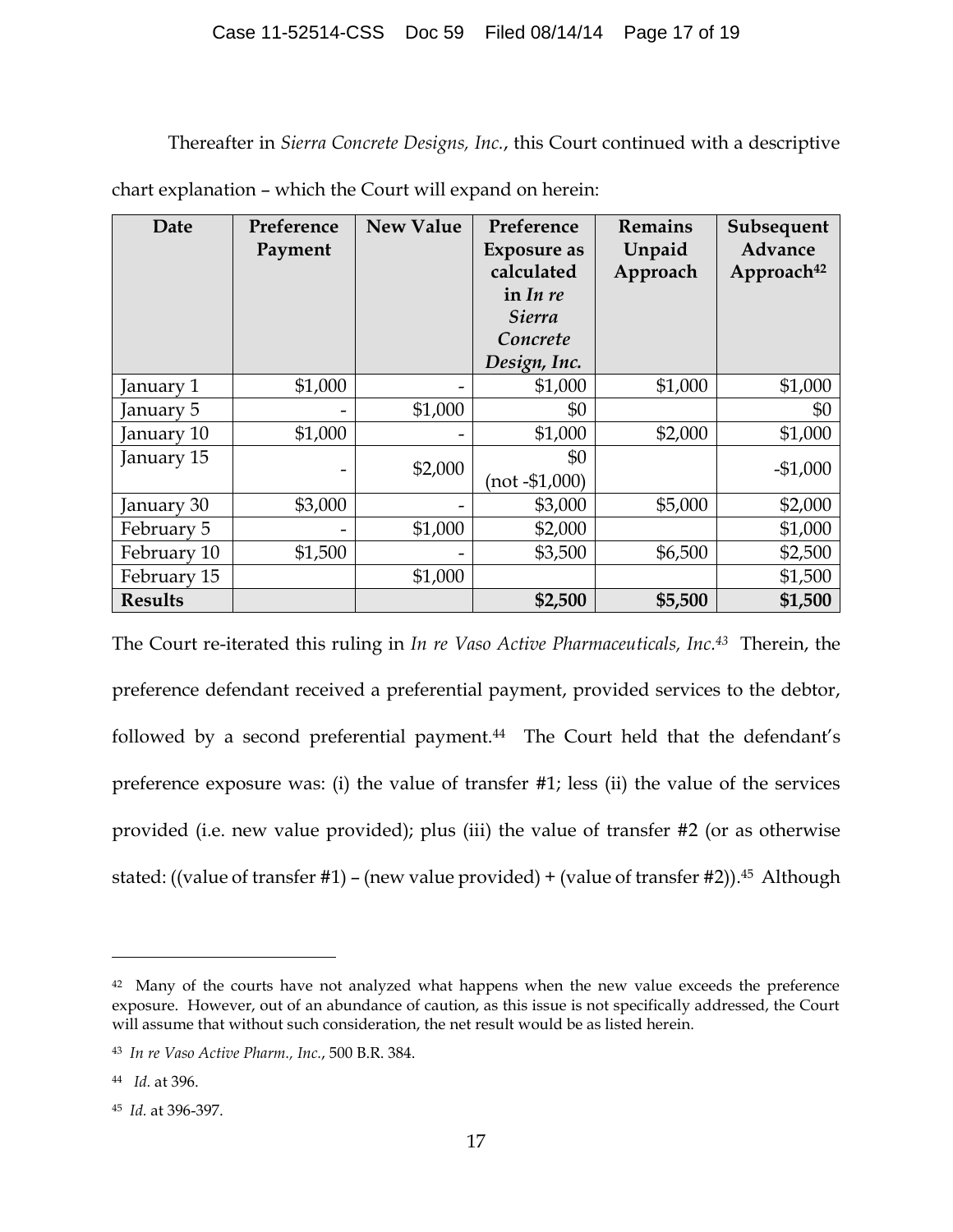not explicitly identified as such, the Court believes that its previous rulings have, at least by inference, adopted the subsequent advance approach.

### **iv. Application to the Case** *Sub Judice*

 $\overline{a}$ 

The parties appear to agree that the Transfers were made during the 90-days prior to the Petition Date, that the transfers were property of one or more of the Debtors, and that the Transfers were made by check or wire transfer.46 Furthermore, as this is a Chapter 7 case and creditors are not being paid in full, the Court further finds that Defendant is better off as a result of the Transfers than as a claimant in a liquidating Chapter 7 case. The Trustee did not provide evidence that the Transfer were on account of antecedent debt<sup>47</sup> - however, based on the relationship between the parties and the arguments asserted by Defendant in these motions, the Court herein finds that the Transfers were on account of antecedent debt.<sup>48</sup> As such, the Court finds that the Paid SNV transfers are "otherwise avoidable."

<sup>46</sup> *See* Defendant JNJ Logistics LLC's Corrected Response to Requests for Admission (attached as Exhibit A to Trustee's Memorandum of Law in Opposition to Defendant's Motion for Partial Summary Judgment (D.I. 50)).

<sup>47</sup> *Burtch v. Detroit Forming, Inc. (In re Archway Cookies)*, 435 B.R. 234, 240 (Bankr. D. Del. 2010) ("The trustee or debtor bears the burden of proving each of these elements.") (citations and internal quotations marks omitted) *aff'd sub nom. In re Archway Cookies LLC*, BR 08-12323-CSS, 2013 WL 6137524 (D. Del. Nov. 20, 2013).

<sup>48</sup> The Court is troubled by the lack of evidence provided in the Trustee's Cross Motion in support of the preference claim. The Trustee did not provide *any* evidence to support its preference claim, other than Defendant's Corrected Responses to Plaintiff's Requests for Admissions (which deny several of the necessary elements to establish a preferential transfer). However, in its reply, Defendant did not contest the various elements of the asserted preferential transfer. *See* Fed. R. Civ. Pro. 56(e)(2) (stating that if a party "fails to properly address another party's assertion of fact as required by Rule 56(c), the court may . . . consider the fact undisputed for the purposes of the motion . . ."); made applicable by Fed. R. Bankr. P. 7056. As aforementioned, this matter comes before the Court on motions for summary judgment where the Court *must* make factual findings (or find that there is a genuine issue of material fact). *See* Fed. R. Civ. P. 56(a).